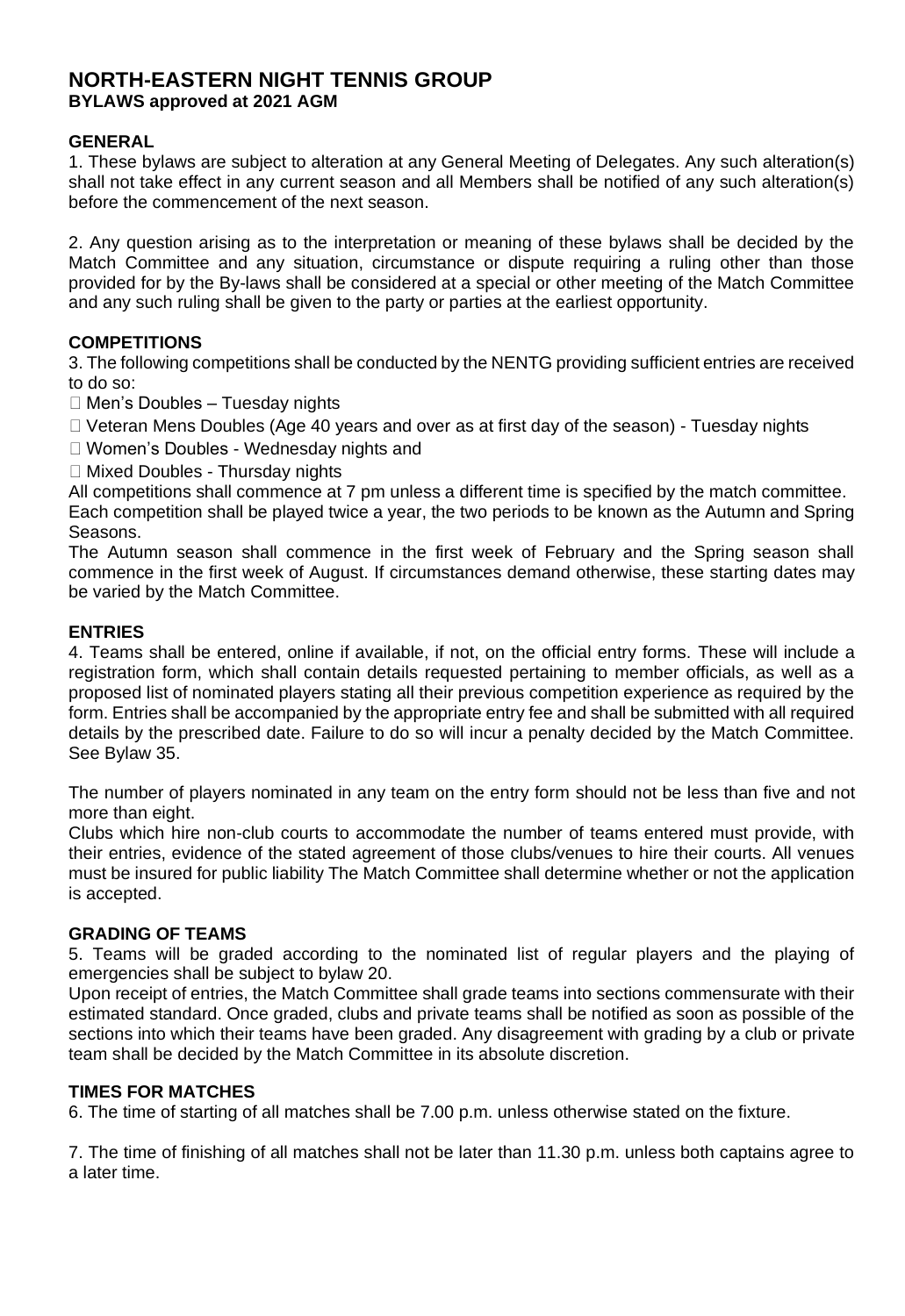8. (a) Play shall commence within five minutes of the starting time fixed by the Match Committee failing which the team in default shall forfeit to love the first set which was to be played.

 (b) If a match is not commenced within twenty minutes of the starting time fixed by the Match Committee, the team in default shall forfeit to love the first and second sets which were to have been played and a match not commenced within thirty-five minutes of the starting time shall be forfeited by the team in default.

 (c) A set not commenced within ten minutes of the completion of the previous set shall be forfeited to love by the team in default.

9. A team playing home at a Club with a curfew shall inform the captain of the opposing team of the time of the curfew and the match shall be decided on the games won prior to the curfew time. To win the match a team must lead by a margin the trailing team could not have matched had there been no curfew.

# **INTERRUPTED OR ABANDONED MATCHES**

- 10. (a) If, for any reason, a match is interrupted and completion of the match is required by the Match Committee, play shall be resumed from the point score reached prior to cessation of play.
	- (b) In an interrupted final, a qualified player may take the place of any player unable to continue in the match.
	- (c) The Match Committee shall determine when the match will be continued. This may be varied with the mutual agreement of both teams to an earlier date, subject to the approval of the Match Committee.
- 11. (a) In the event of inclement weather a match may be entered online as a washout, without either team attending the scheduled venue, providing that
	- (i) the home team, or home club representative, inspects the home court not sooner than
	- 1 hour before start time for the match, and that

 (ii) the away team, by ringing the home team or home club representative, is informed that no playable court is available that night. If the away team fails to contact the home team, or home club representative, and fails to attend the scheduled venue, the away team shall forfeit the match.

 (iii) If no call is received, the home team shall attend the venue and record all player's names on the scoresheet.

- (b) In the event of light failure the match shall be abandoned.
- (c) A match shall be abandoned no earlier than 7:05pm if the official Bureau of Meteorology (BOM) weather station at Viewbank reads as 35C or greater, unless both Captains agree to
- play. The temperature is to be ascertained by searching the BOM weather site specific for VIEWBANK, and by no other method using the URL located on the NENTG TROLS page.

 (d) If an away team considers that the weather conditions present a traffic hazard en route to the home club

 (i) the away team may notify the home team, or a home club representative, not earlier than one hour before start time for the match that it does not intend to attend the venue, and shall also inform the match committee of their decision providing reasons, and

 (ii) on receipt of such a message the home team, or a home club representative, shall inform the match committee of the time of the message before closing time for entry and not enter any result for the match, and

 (iii) if the away team fails to contact the home team, or home club representative, and fails to attend the scheduled venue, the away team shall forfeit the match.

# **RULES FOR PLAY**

12. The rules of Tennis as adopted by Tennis Australia shall apply to all matches conducted by the North-Eastern Night Tennis Group.

13. Captains shall exchange lists of players and positions prior to the commencement of play using the current NENTG scoresheet. The Home Team is required to provide the NENTG match score sheet.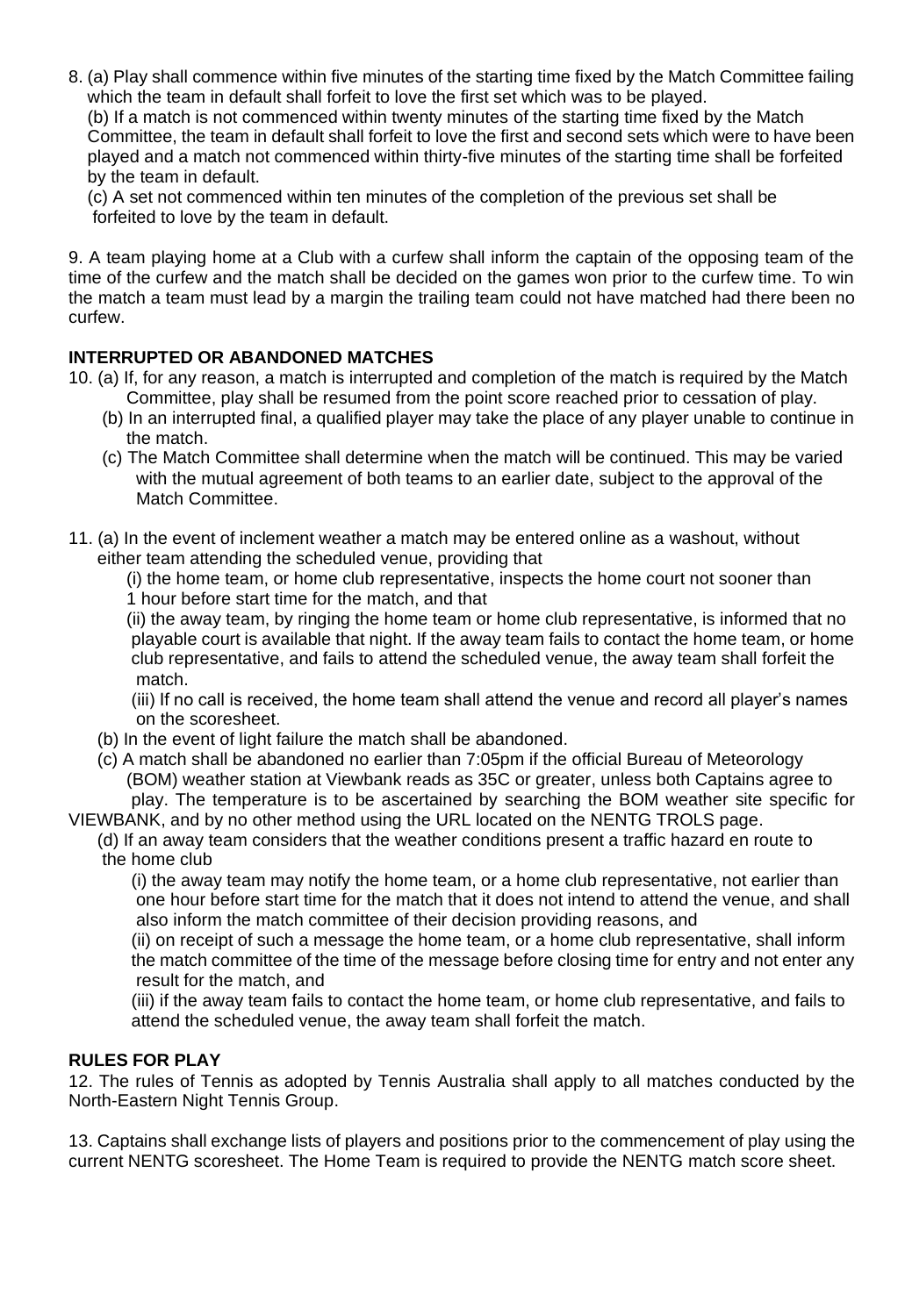14. (a) Matches shall be played between teams of four players, together playing six sets of doubles in the following order: first and second players, third and fourth players, first and third players, second and fourth players, first and fourth players, second and third players. This order may be varied by mutual agreement between captains.

14 (b) In the Mixed competition male players are listed as player 1 and 2 and female players are listed as player 3 and 4.

14 (c) A team may play a match with only 3 players.

15. All sets shall be six games straight. Matches shall be won by the team winning the most games, but, if games be equal, the teams winning the greater number of sets shall win the match. If the match is not able to be completed, then one team may be awarded the win, provided that team is leading by a margin that the trailing team could not have matched.

## **TEAM POINTS**

16. (a) Four points shall be scored by the winning team in each match, including matches won by default. Each team will also receive two points for each set won. Teams playing in a drawn match and teams playing an unfinished match (if neither team is in default) shall receive two points each, two points for each set won and one point for each unfinished set.

 (b) Where two or more teams are equal on points their positions in the final four shall be decided by percentages. Such percentages shall be calculated from all games won and lost (including washouts) during the season except any games won by default.

#### **ELIGIBILITY OF PLAYERS**

17. (a) In any one season, except with the prior permission of the Match Committee (or in the event of a transfer, see bylaw 17(b)) a person after having played three matches with a team shall not play with any other team in the same section, and, having played four matches in higher sections, shall not play in a lower section.

 (b) Having played for one club (or private team) during a season, a player must apply in writing to the match committee for a transfer in order to play for another club (or private team) during the same season. In the event that an application for transfer by a player during a season be approved no further application for transfer by the same player will be approved for the remainder of that season.

 (c) Any application received by the match committee for transfer of a player during a season shall be referred to the transferor club (or private team) before such transfer is considered for approval.

18. (a) In order to play in a preliminary final or final match with a team, a player must have played in at

 least four matches during the season with that team or any lower section team in the same competition (refer Bylaw 3). In sections with one bye, three matches played will qualify a player to play in finals and in sections with two byes three matches played will qualify.

 (b) A player is deemed not to have played in a match, if the match is forfeited by that player's team or cancelled by mutual agreement prior to the commencement of the match.

19. A team shall forfeit to love all sets in which it was represented by a player not eligible to play therein.

#### **SUBSTITUTES AND EMERGENCIES**

20. Where a person other than those nominated as regular players with original team entries is used as an emergency and is deemed by the Match Committee to strengthen the team such that if the player had been included in the original team entry, it would have resulted in the team being graded in a higher section, then such player shall be deemed ineligible and that team shall forfeit all sets in which it was represented by such emergency.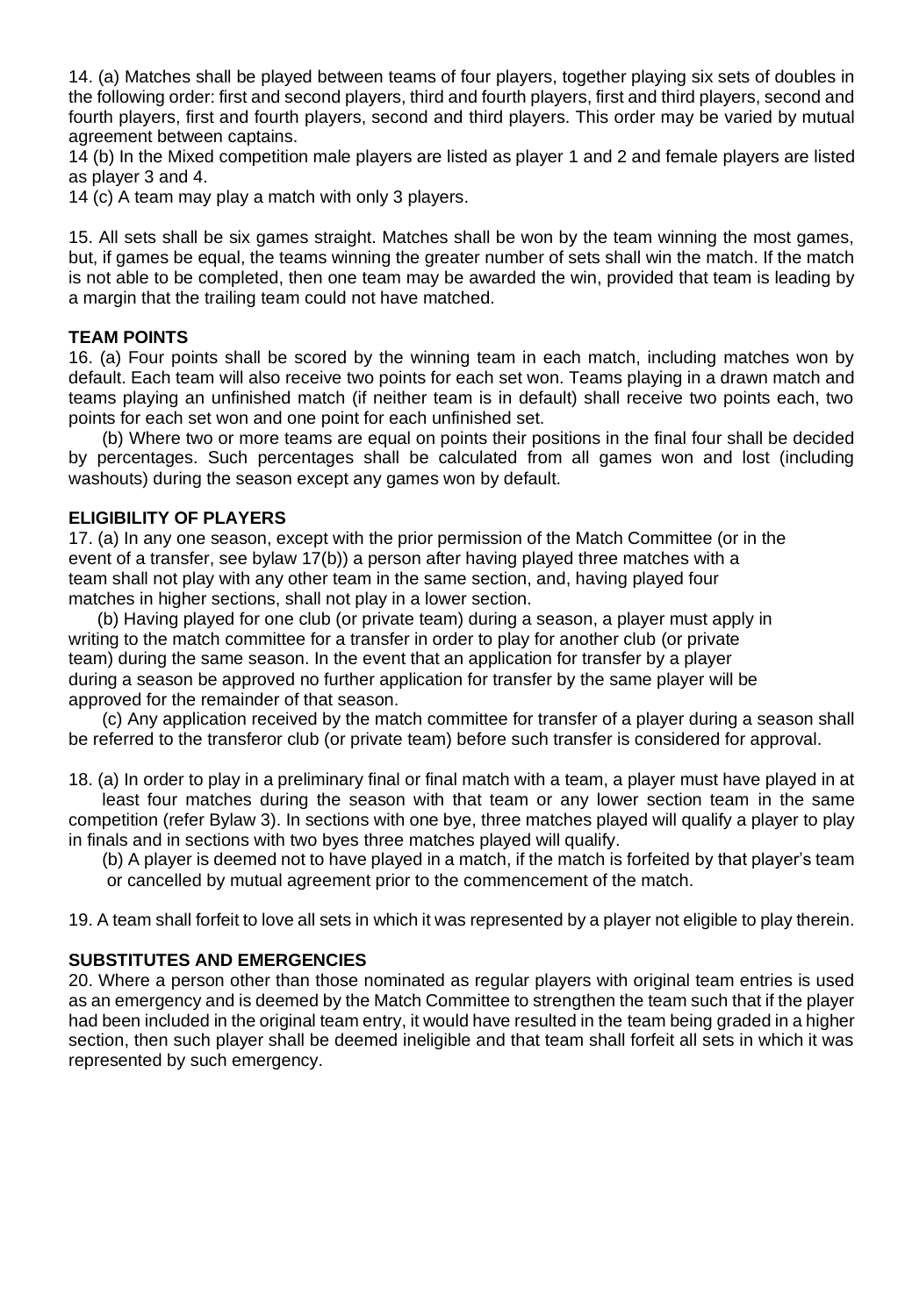21. (a) Emergency players shall be indicated by the letter "E" beside their names on the scoresheet and the opposing team shall be informed accordingly prior to play until such time as that emergency player has played four matches with that team. Failure to do so will incur a penalty determined by the Match Committee. See Bylaw 35.

 (b) The competition record of any emergency player shall be listed on the scoresheet and on TROLS for that player's first four matches for the season. Failure to do so will incur a penalty decided by the Match Committee. See Bylaw 35.

22. A substitute player may, if eligible (see bylaw 20), take the place of any player unable, because of illness or other emergency, to take part or continue any match. Should no substitute be ready to play when required, the games and sets not played shall be forfeited to love.

## **FINALS**

23. All final matches are to be played at the home venue where the team being higher on the ladder is the home team.

24. (a) The order of play for preliminary finals matches for 8 team sections shall be: first team vs fourth team, second team v third team. The two winning teams shall contest the final match.

(b) For a 6 team draw, the first team and the second team shall contest the final match.

25. If, after completion of six sets in a preliminary final or final match, the games and sets won by each team be equal, then the match shall be decided by Nos. 2 and 3 players of one team playing Nos. 2 and 3 players of the opposing team in a 12-point Tie-break game.

# **BALLS**

26. The home team shall provide at least four new balls of approved make per match.

## **ALLOCATION OF COSTS IN FINALS**

27. For all finals matches, the designated home team is to provide and pay for the cost of the lights and the away team is to provide and pay for four new balls of approved make.

#### **PROTESTS**

28. Protests must be lodged within 48 hours of the completion of the relevant match and the protesting captain shall sign the scoresheet endorsed "UNDER PROTEST" and shall inform the opposing captain of the reason for the protest.

#### **RESULTS OF MATCHES**

29. Results for all home and away matches, including washouts, shall be entered online and the corresponding scoresheets kept by both teams until the end of the season. Results entered online which do not include all details requested shall incur a fine(s) of an amount determined by the match committee. See Bylaw 35.

- 30. (a) Results shall be entered online by the winning team, or in the event of a draw, by the home team, either of which will incur a penalty of six points if the result is not entered by the prescribed time. The prescribed times are:
	- o Men's and Veteran's results: Thursday 6pm
	- o Women's results: Friday 6pm
	- o Mixed results: Saturday 6pm
	- (b) In the event a match does not commence by mutual agreement, player names are not to be entered online. The reason for non-commencement should be recorded in the match comments.

 (c) Any errors made in entering the results online will only be corrected when a duly signed scoresheet is submitted. This shall incur a fine(s) of an amount determined by the match committee. See Bylaw 35.

(d) Notification of error must be made via email to  $n$ entgchair@gmail.com with a copy of the duly signed score sheet within 14 days of the completion of the match or earlier if required by the match committee.